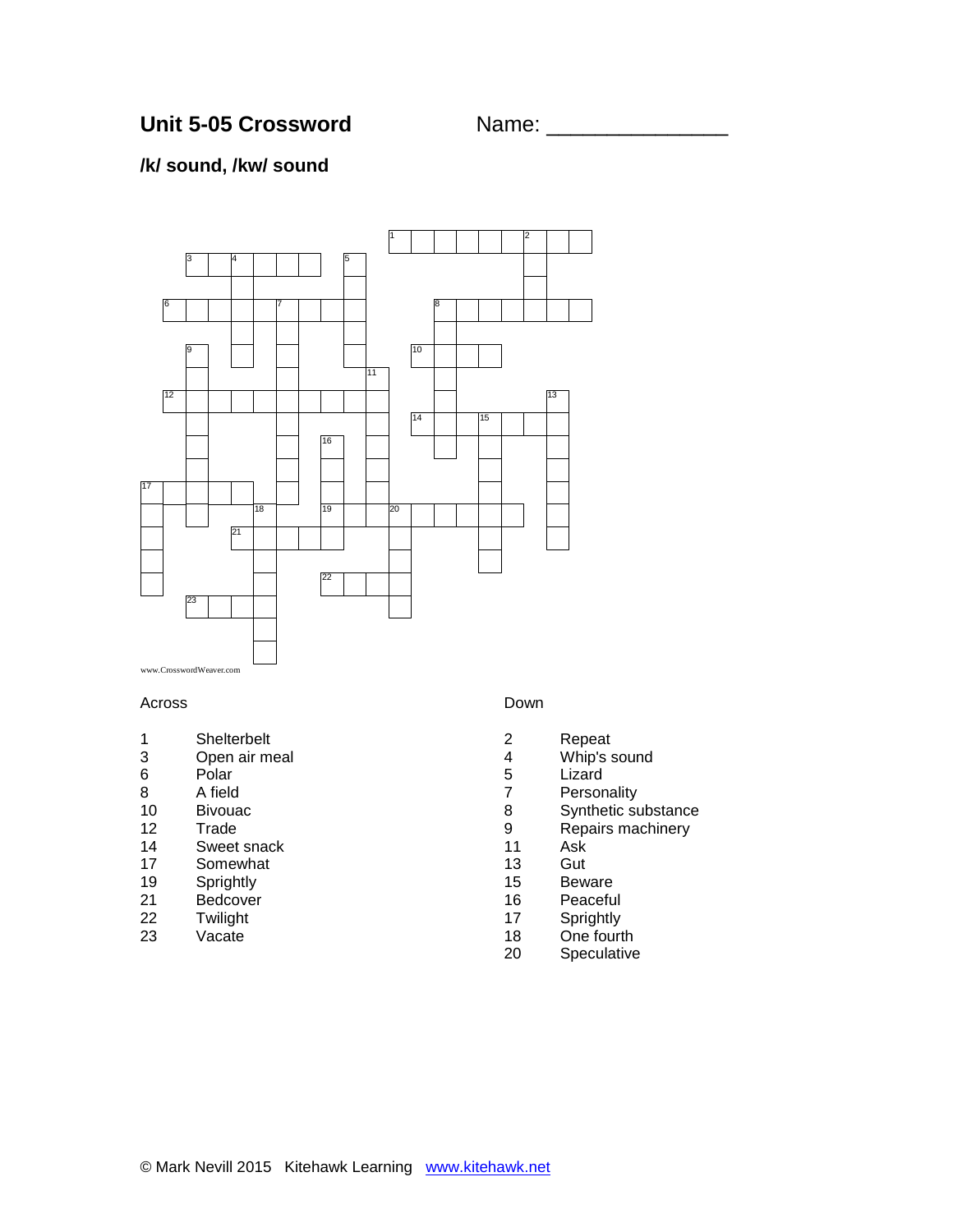# **Unit 5-05 Crossword Solution**



# **Unit 5-05 Polygon Answers**

Some answers:

(With **C**): ache, cache, came, cane, chance, chic, chain, chime, chin, each, **mechanic**, machine, manic, mice, nice, niche,

(Others without **C**): amen, main, mean, mine, name,